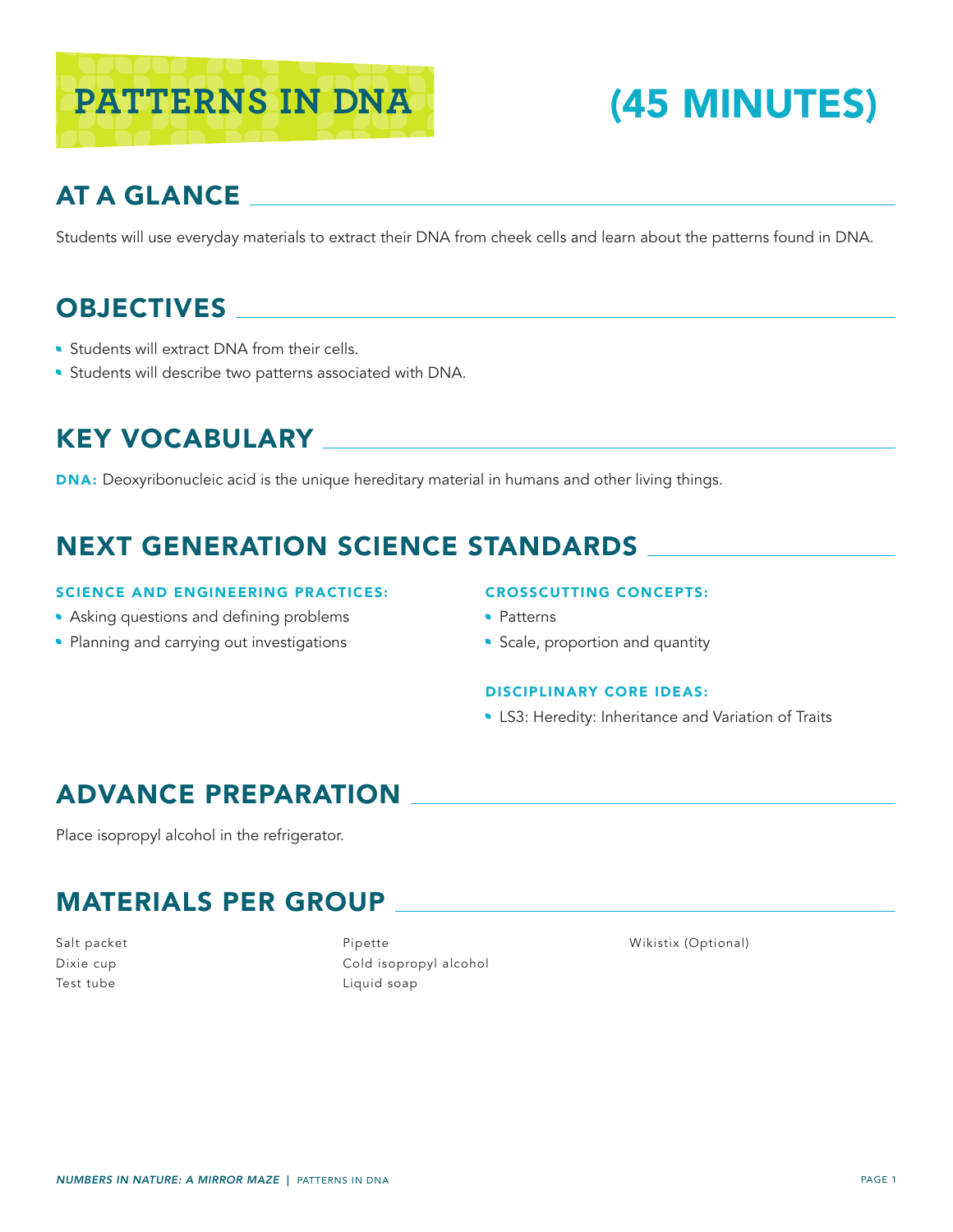## WHAT YOU NEED TO KNOW

DNA, or deoxyribonucleic acid, is the hereditary material in humans and almost all other organisms. With the exception of red blood cells, every cell in the body has DNA and every cell in a person's body has the same DNA. Most DNA is located in the cell nucleus, but a small amount of DNA can also be found in the mitochondria. The only people with the exact same DNA are identical siblings.

DNA provides the instructions for building and operating all living things. The instructions are divided into segments called genes. Each gene provides the information for making a protein, which carries out a specific function in the cell.

A molecule of DNA is composed of two backbones and four types of chemical bases. The backbone is formed by a chain of alternating phosphates and sugars. Each sugar molecule in the backbone provides an attachment site for one of the chemical bases. The four types of chemical bases are: adenine, thymine, cytosine and guanine. They are represented with A,T,C and G. The bases form pairs in a very specific way, A-T and C-G.

DNA is very long. It can only fit into a cell by being packaged up into small units called chromosomes. Chromosomes are the storage space for DNA, and they are what can sometimes be seen in a microscope when looking at a cell. Humans have 46 chromosomes in each cell. Each parent gives a person 23 chromosomes, or half of their genes. Genes are what give people their specific traits, ranging from eye color and hair color to whether or not they are prone to certain diseases. Scientists have discovered that genes are inherited in certain patterns. For example: if a woman has red hair, a man has black hair and their child has black hair, where did the child's black hair gene come from? The father.

In this activity, students will see their own DNA. Keep in mind that the DNA you see in this activity is actually clumps of thousands of strands of DNA. To see the individual strands of DNA, you would need an electron microscope.

#### WARM UP

Have a discussion with students. Ask them: Is it true that every living thing is made of cells?

Yes, this is true. In fact, humans and other animals share the exact same cell structure. Our cells are identical.

Why is it then, that we look completely different from a cat? And how come we don't look exactly like the person sitting next to us?

The answer is DNA, deoxyribonucleic acid, known as the blueprint of life. DNA carries a coded set of instructions that tell our cells how to arrange proteins. The way these proteins are put together determines everything from our eye color to which cells become our liver cells.

Ask students to think about where DNA is stored in our cells—in the nucleus. Each cell has a nucleus that contains an exact copy of our DNA. But is there a way to get a closer look at DNA? What would we have to do?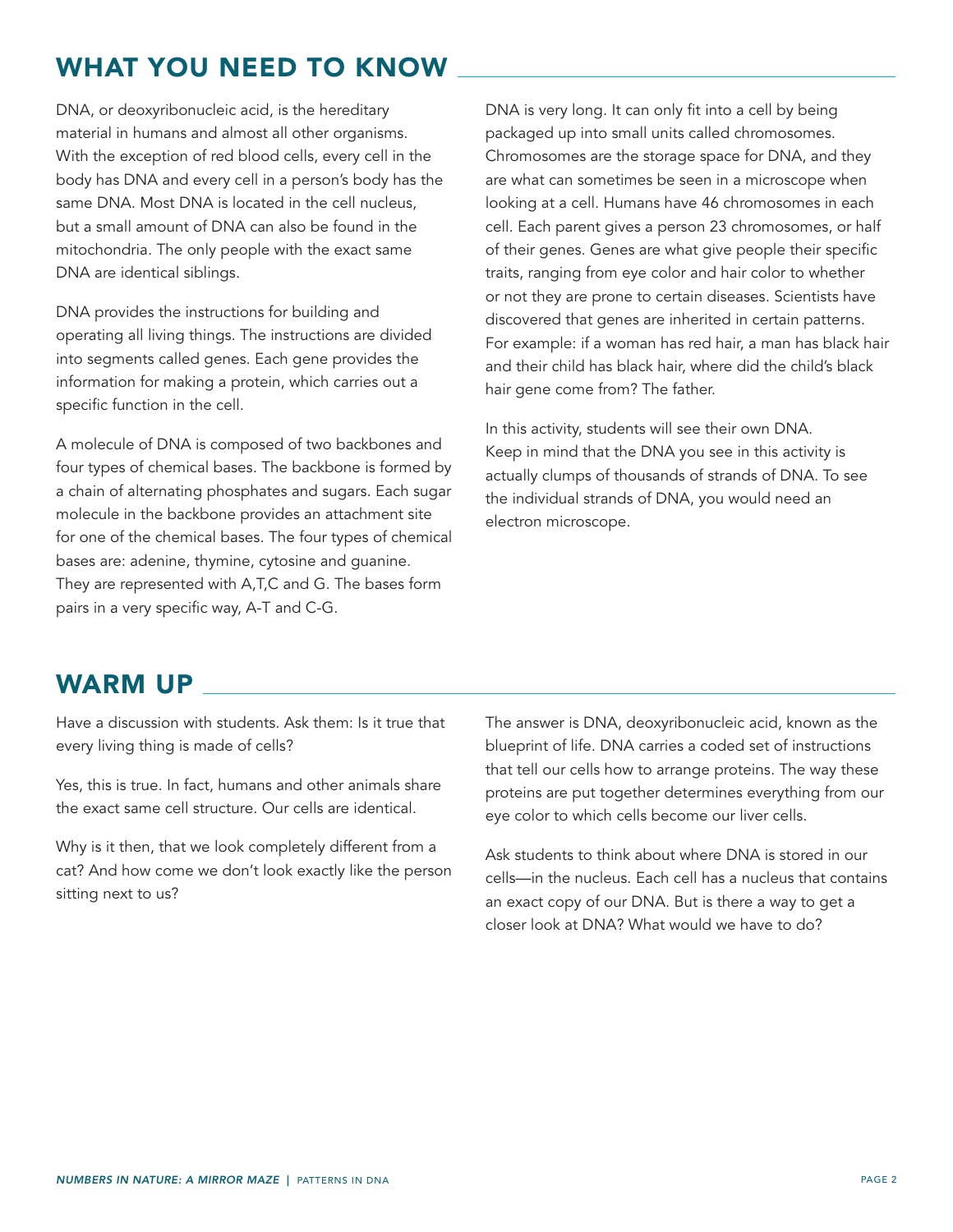# ACTIVITY

- 1. Divide students into groups. Tell students they will do an experiment in which they extract DNA from the cell nucleus, and that they will be able to see DNA by scraping their check cells.
- 2. Give each student one cup and one salt packet.
- 3. Empty the salt packet into the cup and fill the cup about one-quarter full with water.
- 4. Pour the salt water solution into your mouth and swish vigorously for 45 seconds. Spit the solution back into the cup.
- 5. Pour the solution from the cup into the test tube, filling the test tube halfway. Discard the rest of the salt water solution.
- 6. Add four drops of liquid soap to the test tube. Close the tube, gently hold it and swirl it in a circular motion for about one minute.
- 7. Use a pipette to slowly fill the rest of the test tube with the isopropyl alcohol. The alcohol should float above the liquid soap solution.
- 8. Let the solution stand for 30 seconds to one minute. Then use the pipette to slowly move the alcohol into the liquid soap layer. You should see long white strands—this is DNA.
- 9. Explain that each cell contains a long strand of DNA in this ladder-type formation. The shape of the DNA strand is twisted inside our cells. This twisted ladder formation is called a double helix.

# CHECK FOR UNDERSTANDING

Have students answer the following questions in their teams or as a whole group discussion.

- What is DNA?
- Where was the DNA stored in the cell?
- What separated the DNA from the cell?
- Why did you add alcohol and liquid soap?

## WHAT'S HAPPENING?

Salt helps loosen cells from the surface of the inside of the mouth. The salt also helps shed the water molecules from the DNA and makes it easier for the DNA to clump together.

Think about when you wash dishes–what does the soap do to the oil on the dishes? It breaks the oil up. Cell membranes are also made of lipids. By adding soap to your cheek cells, it breaks up the membranes of the cell and nucleus and frees the contents of the cell, including DNA. So the DNA begins to float near the top of the soapy water.

DNA is soluble in water but not in alcohol. The alcohol helps the DNA precipitate or separate as a solid from a liquid solution. The result is a white clump of thousands of DNA strands that you can see with your naked eye.

By swirling the salt water in your mouth, you collected a great deal of cells from the inside of your cheeks. Salt also bonds with DNA and helps the DNA strands stick together. By spitting those cells (along with the salt water and saliva) into the test tube and mixing them with soap, you were able to break up the outer membrane and nucleus of each cell.

The cell membranes and the nuclear membranes are made up of lipids (very similar to fats). The dish soap that you added dissolved these lipids, thus exposing the DNA. This DNA then floats up through the soap until it hits the alcohol solution. DNA can't dissolve in cold alcohol, so it separates from the solution and forms the long white strands at the bottom of the layer of alcohol.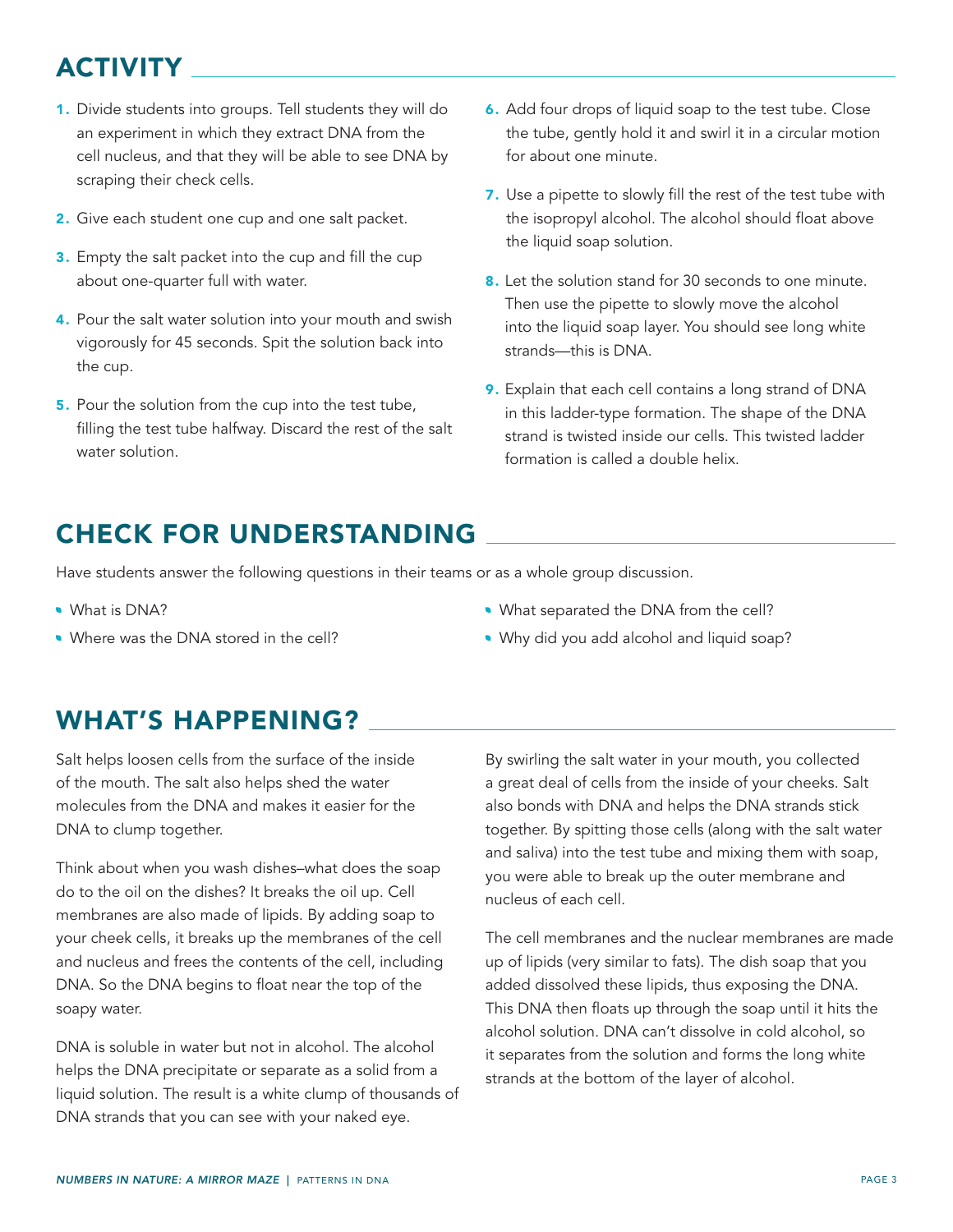# DIFFERENTIATED INSTRUCTION

- It's also possible to extract DNA from food, such as peas and strawberries. After students are done extracting their own DNA, have them research and complete this process.
- Simplify vocabulary and instructions. Students of all ability levels will be able to participate in some way. Students with taste or texture sensitivities can use another student's DNA sample.

## EXTENSIONS

Build a DNA model to better understand the patterns in DNA. Start with two orange Wikki Stix, and press them tightly together, along their entire length. Do the same with two bright blue Wikki Stix. These become the sides, which are actually a linked chain of sugar and phosphate molecules. Lay the two sets down, 2 inches apart.

To make the bases, start with dark blue and purple, cutting them to equal sizes and press them together in the middle, making the span long enough to reach the two sides of the "ladder." Attach them to the sides.

Then use yellow and green and follow the same directions, attaching the base to the sugar phosphate "ladder" slightly below the dark blue and purple. For the fourth bases reverse the yellow and green colors, and attach to the ladder. You now have the pattern for the four bases and can alternate them.

When completed, pick up the "ladder" and gently twist it. The resulting shape is called a double helix.